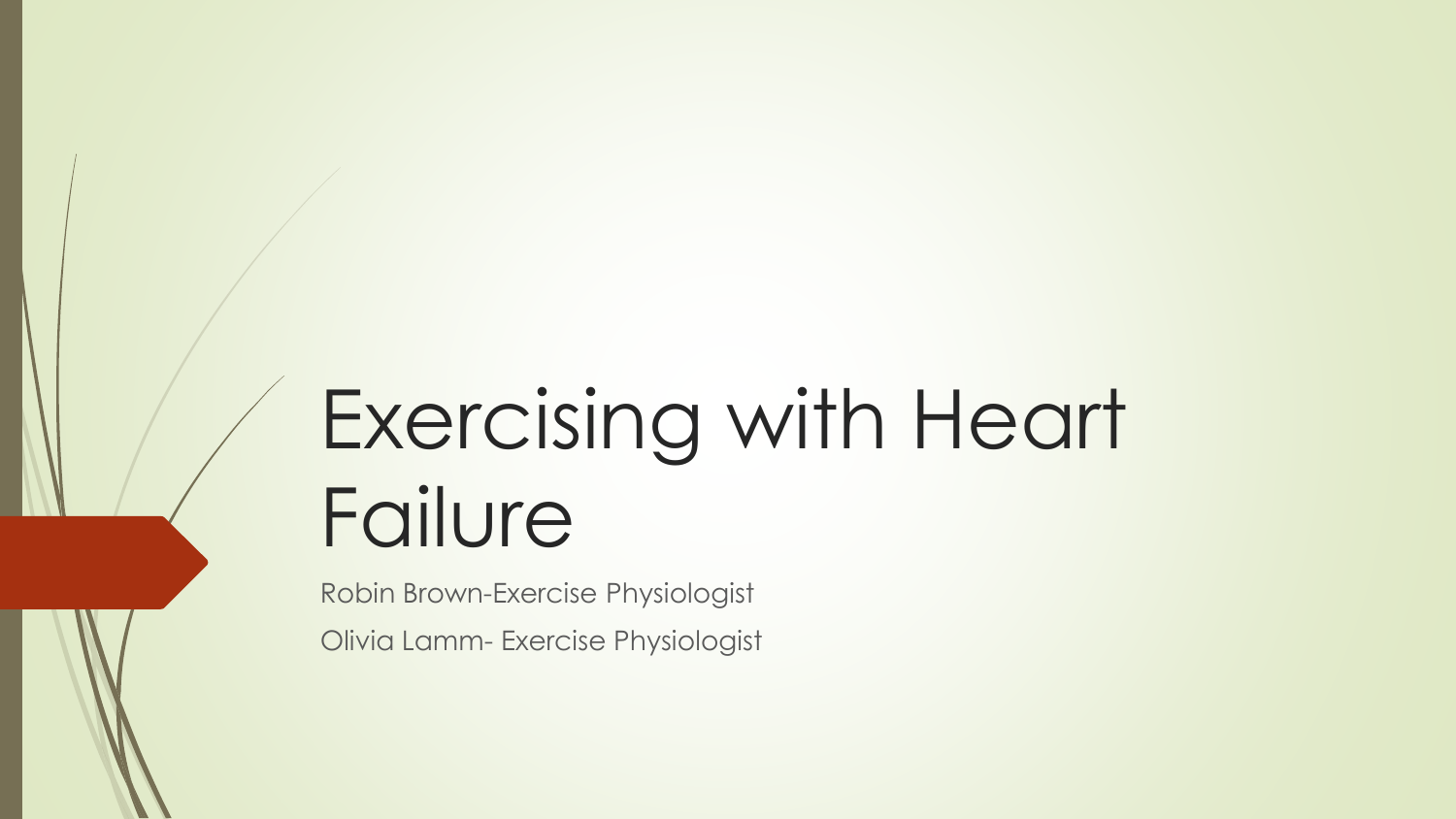### Regardless of your age or athletic ability exercise is good for you.

Weight management Increased energy and stamina Boost the immune system Improved blood sugar Decreased risk of osteoporosis Improved heart health Decreased Stress on Joints Decrease Inflammation Better Quality of Life Keeps our minds Sharpe Gain Capillary Growth: efficiency of the Heart and improved Blood Flow Decreases Risk of All Cause Mortality by 25% Decrease Hospitalizations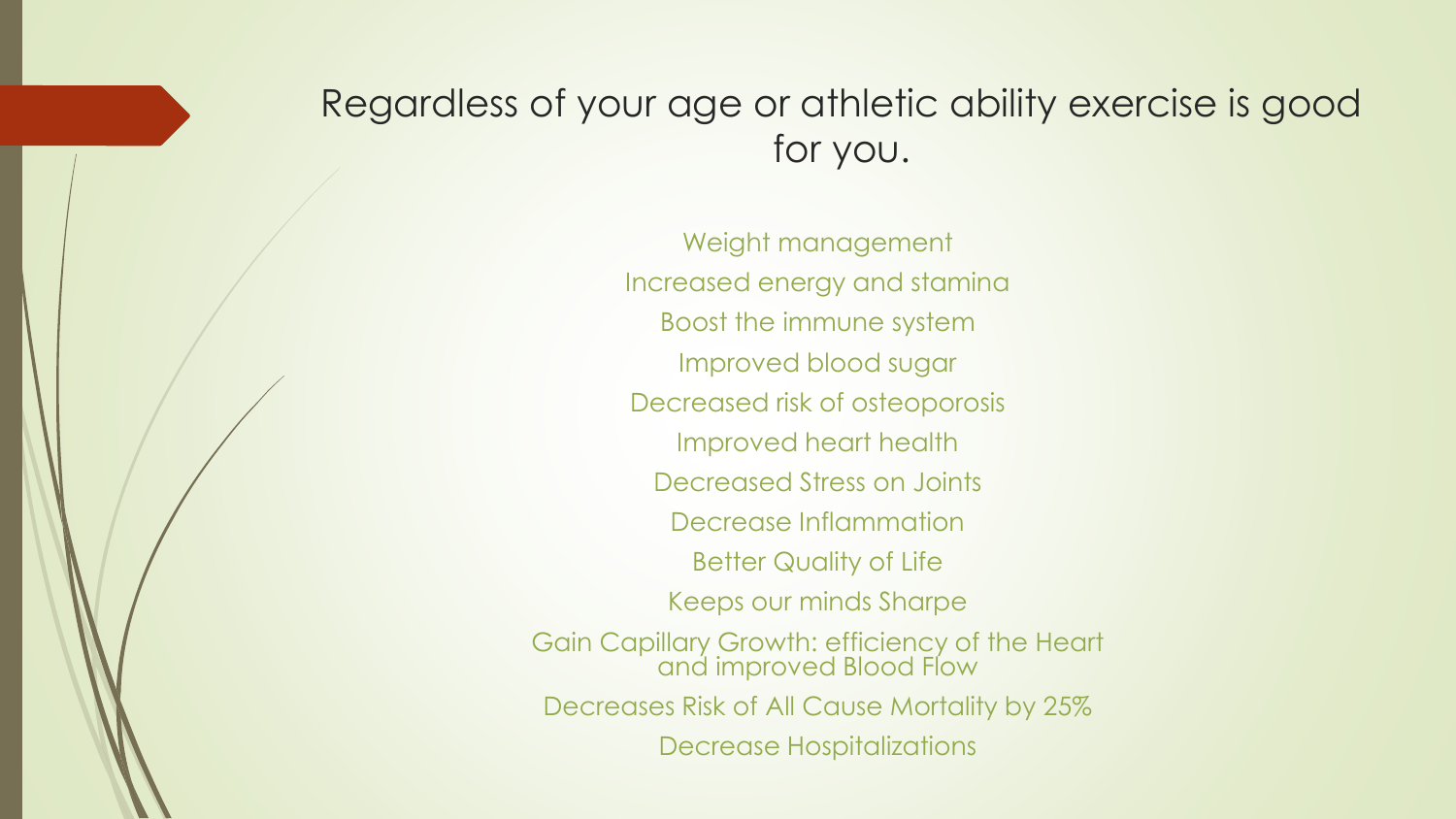### Safety Parameters With Exercise

Please talk with your doctor or nurse prior to beginning an exercise program.

You may need to avoid certain exercises or have other restrictions based on your health.

The following information are general recommendations for exercise for those who have heart failure.

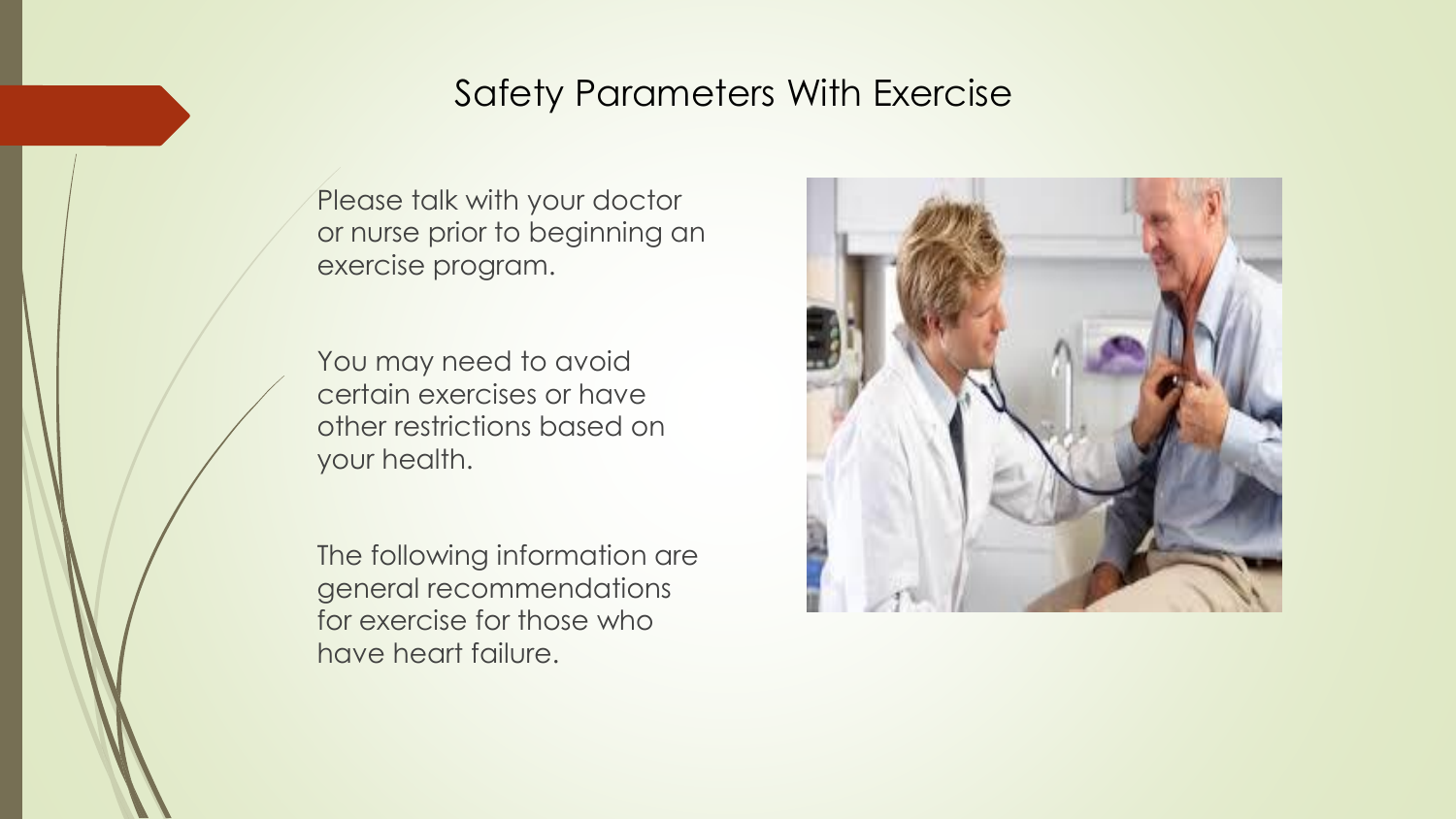## **Monitoring YOUR Signs and Symptoms…**

- **Shortness of Breath** is a common symptom that CHF patients face. Monitoring your weight daily and know your signs of fluid retention can help keep you safe with exercising. Pulse oximeters are great devices to aid in evaluating your oxygen saturations. Breathing Tactics like "Purse Lip Breathing and Diaphragmatic Breathing" are great tools to aid in controlling your breathing rate.
- **Fluid Retention** do you monitor you weight at home daily? If so remember to call your doctor if you have fluctuations with 2+lbs gain in a day (24 hrs) or 5lbs+ within a week. Are you having difficult sleeping flat, having slight heaviness and fatigue with decreased stamina?
- **Lower Extremities:** Swelling on your ankles, feet, and mid calf lines.
- **Abdominal:** Access how your clothes are fitting at your waist line
- **Chest / Upper Body:** Dry Cough or Hoarseness with Strained Accessory Muscles
- **Blood Pressure** monitoring can aid in your understanding of your signs and symptoms. Systolic pressure increasing above your normalcy? Systolic pressures represent the ejection of the blood from the Ventricles. Diastolic pressures correlate with the refill of the blood back to the heart. Logging your blood pressures is the best way to keep track of your trends with your BP.
- **Rapid Heart Rate** accessing your heart rate and being able to identify your own pulse can benefit you! Evaluate your resting and exercising heart rates by palpating your pulse. Pulse oximeters are great devices to aid in monitoring pulse and SpO2.

If you have a Pace Maker review your device setting with your MD to have a better understanding of you HR.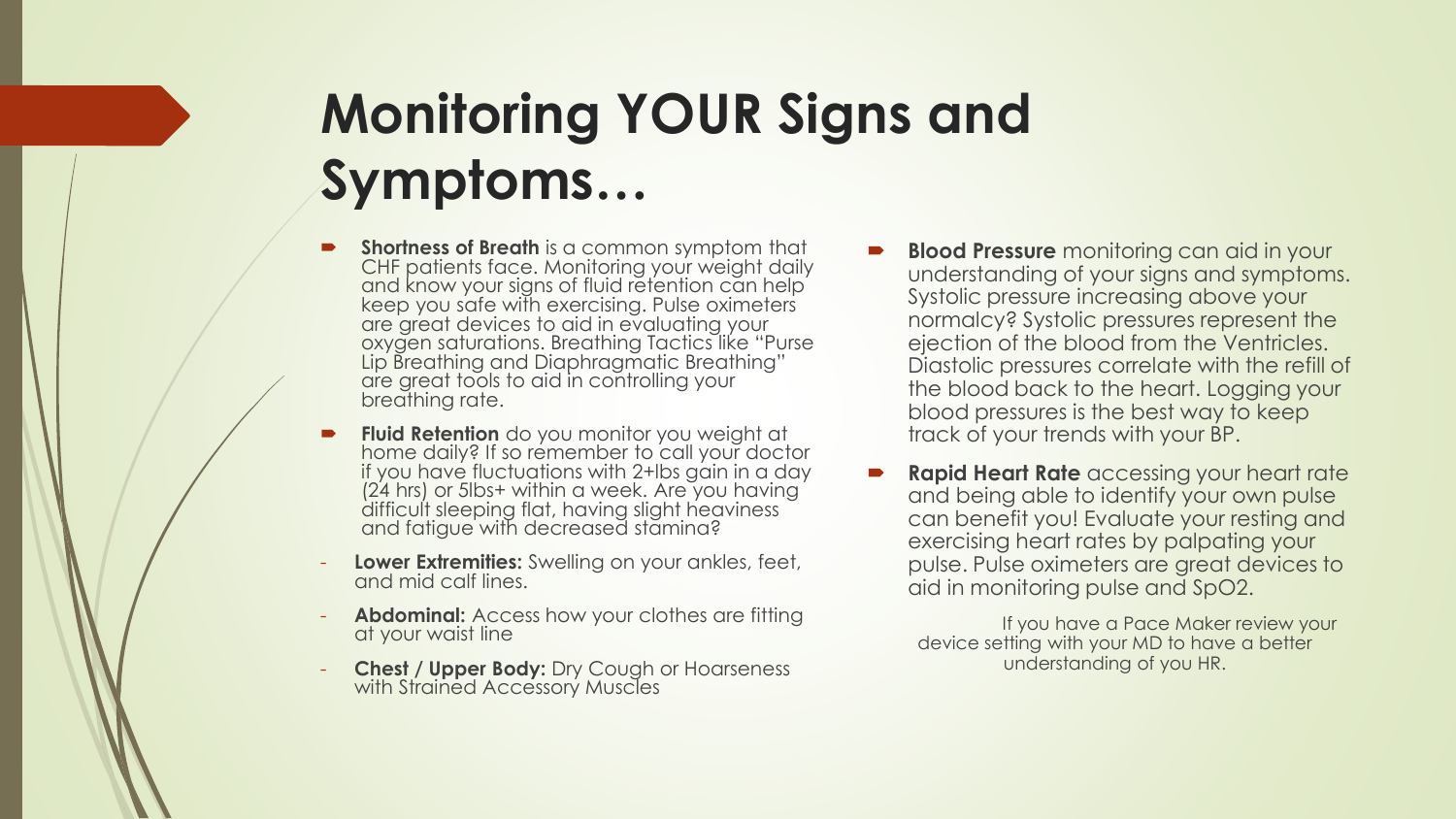### There are 3 basic types of exercise











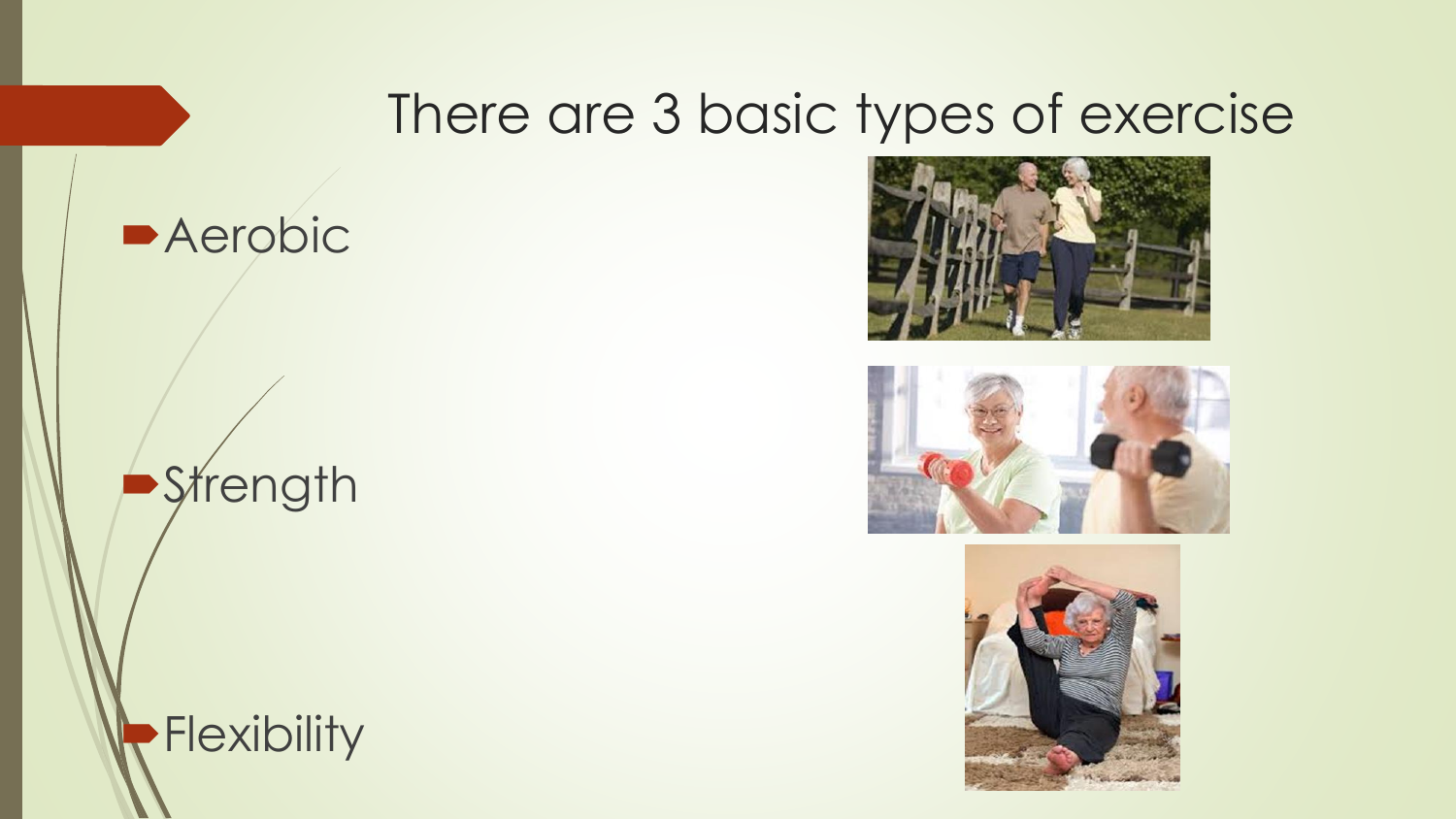#### **Aerobic**

Aerobic mean "with air or with oxygen". It improves the way your body uses oxygen and has the greatest impact on improving your heart health.

This type of activity uses large muscle groups in a rhythmic and continuous manner. Exercises include; walking, stationary bike cycling, low impact or water aerobics, chair aerobics, etc.

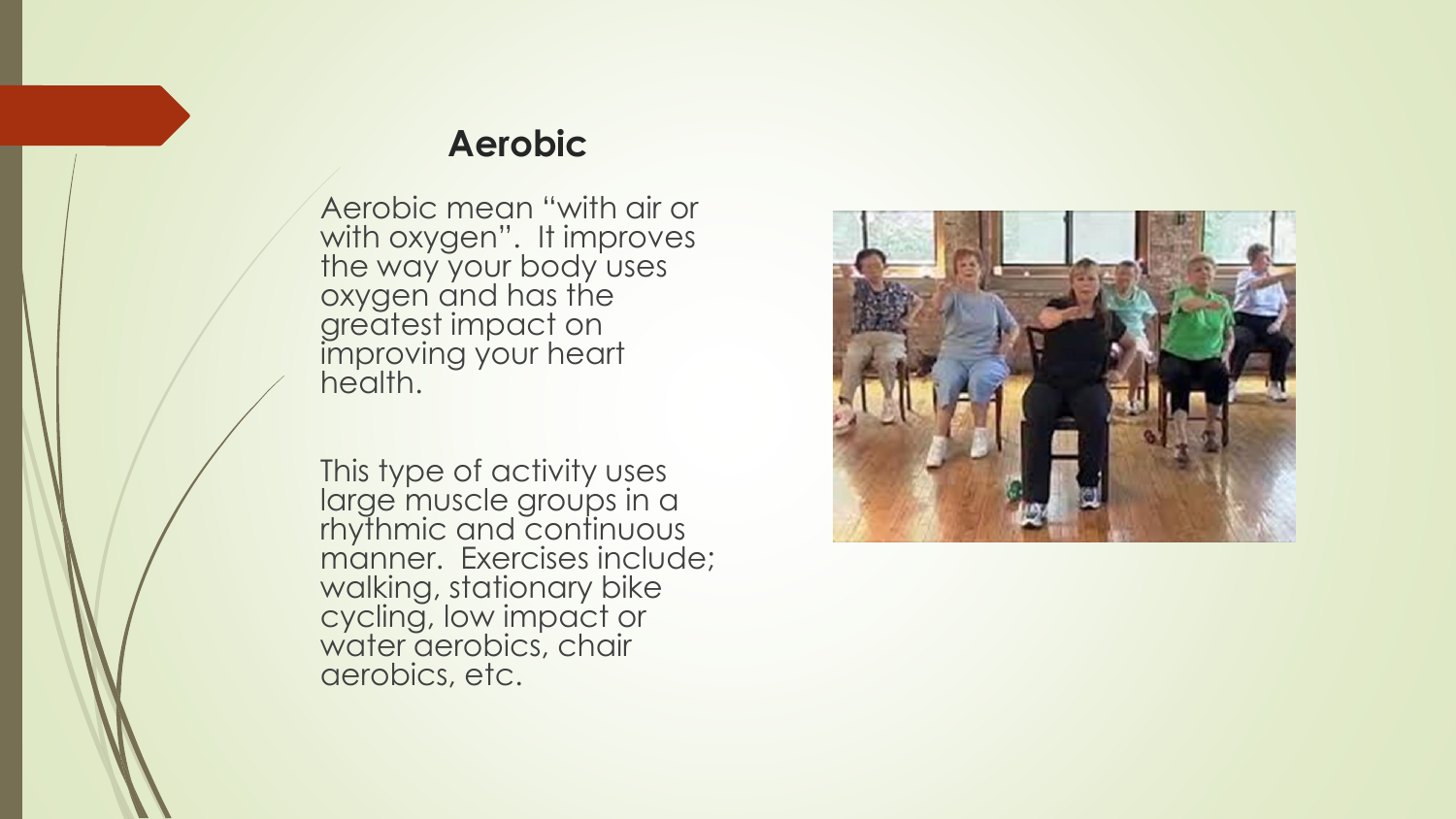# **Remember**

**The** 



## **Principle**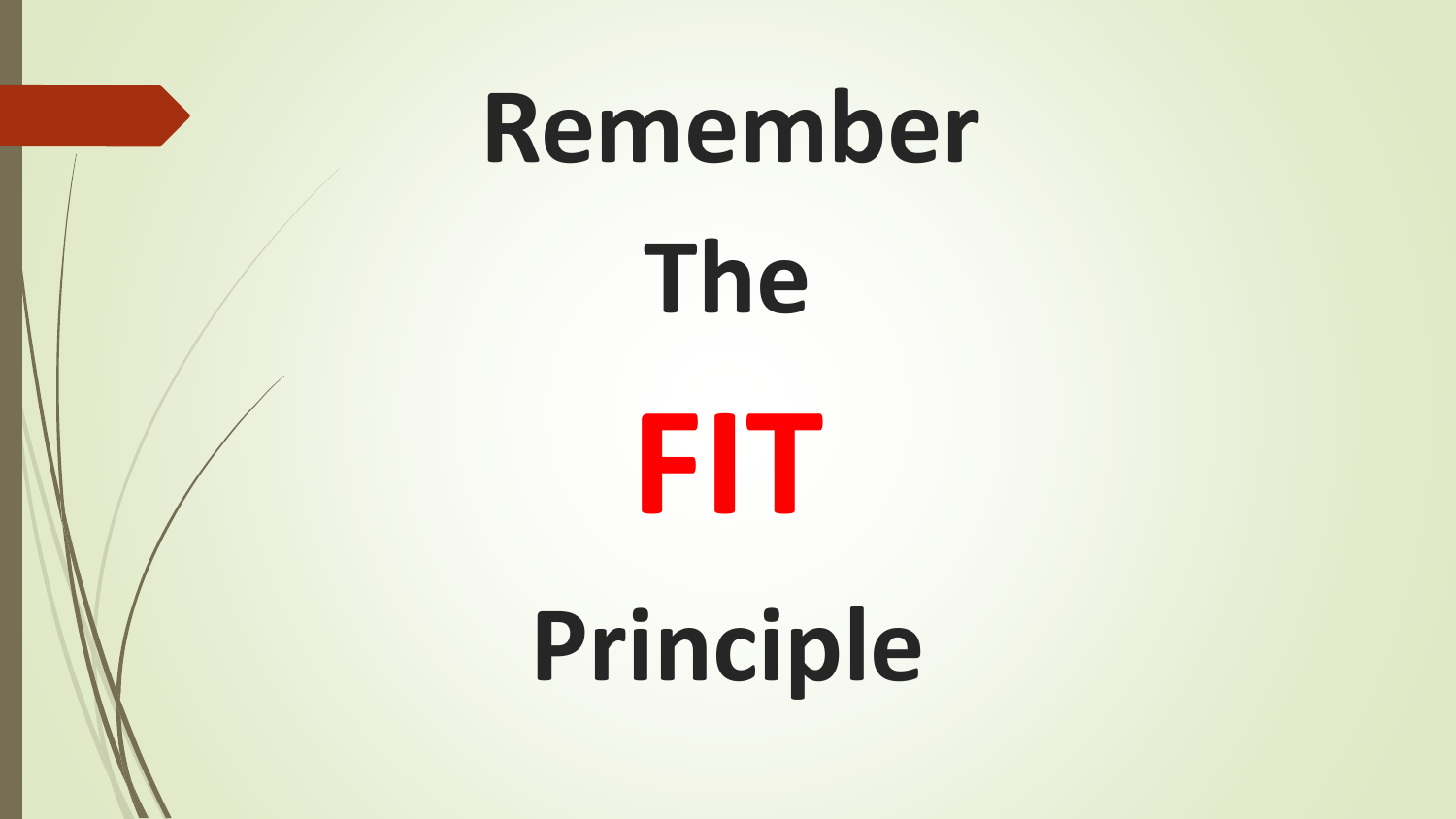#### **Frequency**: 3-5 times week

**Intensity**: Exercise at a moderate effort level.

Take the Talk/sing test. You should be able to talk when exercising. If you cannot talk slow down, if you can sing speed up.

RPE scale (rating of perceived exertion) 3-6.

Heart rate-Most people will become trained with increasing your heart rate 10-30 beats above your average resting heart rate. Remember to start off slow and gradually increase your intensity as you become stronger

**Time**: Exercise continuously at a comfortable effort  $f$ <sub>d</sub> $r$  20-30 minutes.

As your fitness improve you can increase your total exercise time to 30-60 minutes.

You may need to begin with 2-3 ten minute sessions for a combined time of 20-30 minutes.

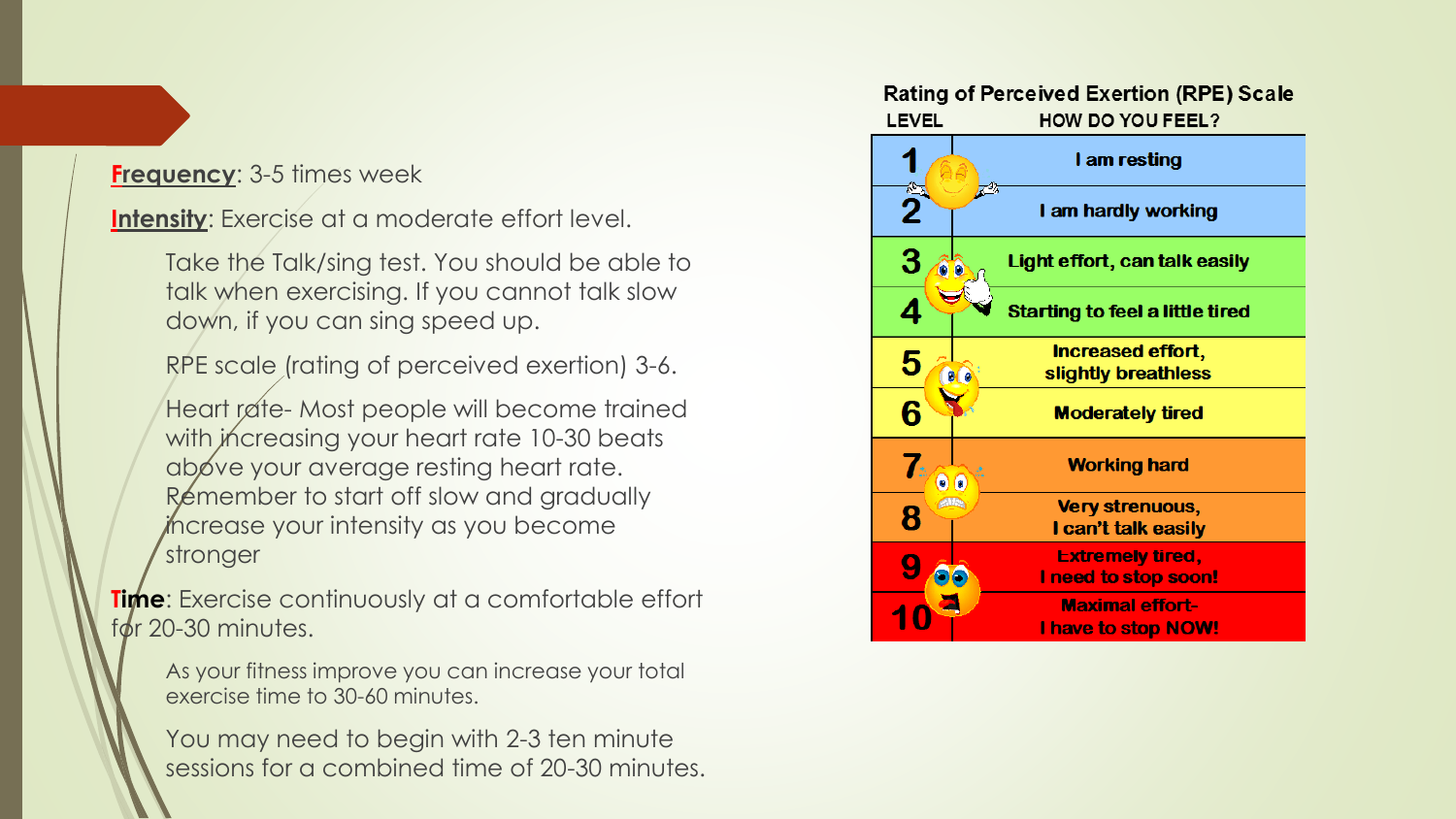## Strength Training

This type of exercise involves repetitive muscle movement until the muscle become tired.

Strength training usually involves some form of resistance or weight such as dumbbells, weight training machines, or resistance tubes and bands.

Benefits of strength training include increased muscular strength and endurance, increased bone density, weight management, increased ability to perform ADL's "activities of daily living, and improved balance and posture.

Perform strength training exercises 2-3 days per week. Always have a day of rest between sessions.

Target the muscle in the arms and upper body.

Select a weight the allows you to perform at least I set of 10-20 repetitions

Do not use weights over 10 pounds.

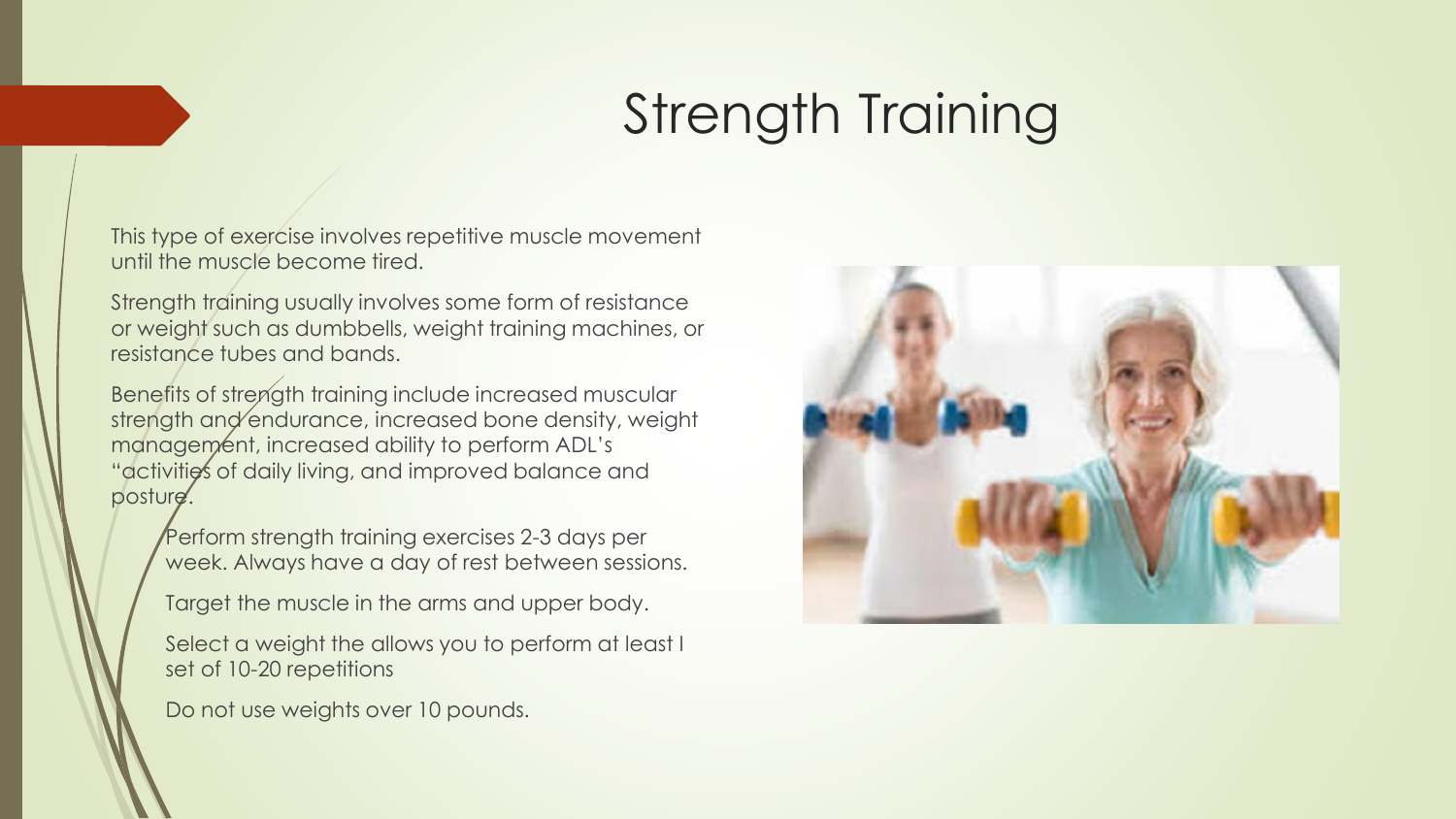## **Flexibility**

Stretching exercises are performed at the end of an exercise session.

These exercises aid in the recovery of the muscles, restores elasticity, and help to improve their overall strength and function.

Stretch both upper and lower body and target all muscle groups.

Stretch to the point of mild tension. Work-up to holding each stretch for  $1/5$ -30 seconds. Do not bounce- this may over stretch the muscle and cause injury.

Benefits of stretching include: improved balance, increased range of motion and better movement in the joints, and decreased risk of muscular injury.